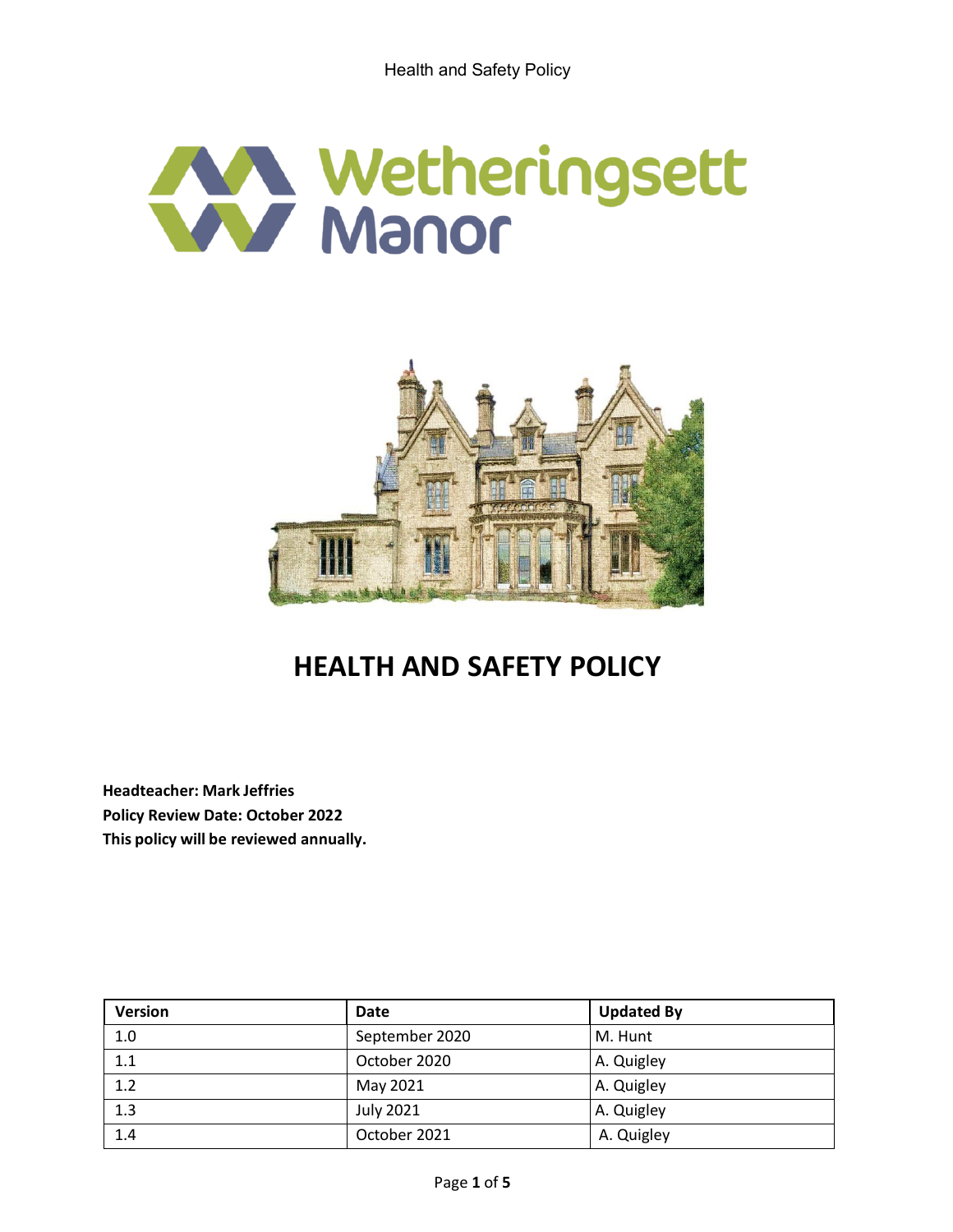## **Contents**

| <b>Section</b> | <b>Topi</b>                                                  | Page           |
|----------------|--------------------------------------------------------------|----------------|
|                | c                                                            | <b>Number</b>  |
| 1              | Introduction                                                 | 2              |
| 1.1            | <b>School Health and Safety Policy Statement</b>             | $\overline{2}$ |
| $\overline{2}$ | <b>Management System Components</b>                          | 3              |
| 2.1            | <b>Key Roles</b>                                             | 3              |
| 2.2            | Hazard Identification, Risk Assessment and Risk Control      | 3              |
| 2.3            | <b>Health and Safety Objectives and School Safety Plans</b>  | 3              |
| 2.4            | <b>Internal and External Communication</b>                   | 3              |
| 2.5            | <b>Health and Safety Training Awareness</b>                  | 4              |
| 2.6            | <b>Measuring Health and Safety Performances</b>              | 4              |
| 2.7            | Selection and Control of Local Contractors                   | 4              |
| 2.8            | <b>Accidents, Incidents, Near Misses and Safety Concerns</b> | 4              |
| 2.9            | <b>Reasonably Foreseeable Emergencies</b>                    | 5              |
| 2.10           | <b>Record Keeping, Data and Document Control</b>             | 5              |
| 2.11           | <b>Management Review</b>                                     | 5              |

## **1) Introduction**

## **1.1 School Health and Safety Policy Statement**

The Senior Leadership Team (SLT) of Wetheringsett Manor School (WMS) is committed toensuring the highest standards of care for staff, pupils, visitors and others who work on behalf of the school.

We believe that an excellent school is by definition a safe school. Since we are committed to excellence, it follows that minimising the risks posed by our activities is inseparable fromall our other objectives.

We plan to achieve our goals by developing, implementing and maintaining the school'shealth and safety management system.

#### The SLT is committed to:

- The continual improvement of our health and safety performance.
- Complying with all our legal and other regulatory requirements.
- Contributing to the success of the Acorn Care and Education Strategic Health and Safety Management System.

# We will achieve our key objectives through:

- Hazard identification, risk assessment and risk control- ensuring that our current and futurehealth and safety risks that impact on our school are managed effectively.
- Involvement of people- ensuring the involvement of all staff in the success of the school is achieved and that people's knowledge and skills are developed to meet their own needs and the needs of Acorn Care and Education.
- Effective school leadership- ensuring that all key activities are identified and managed.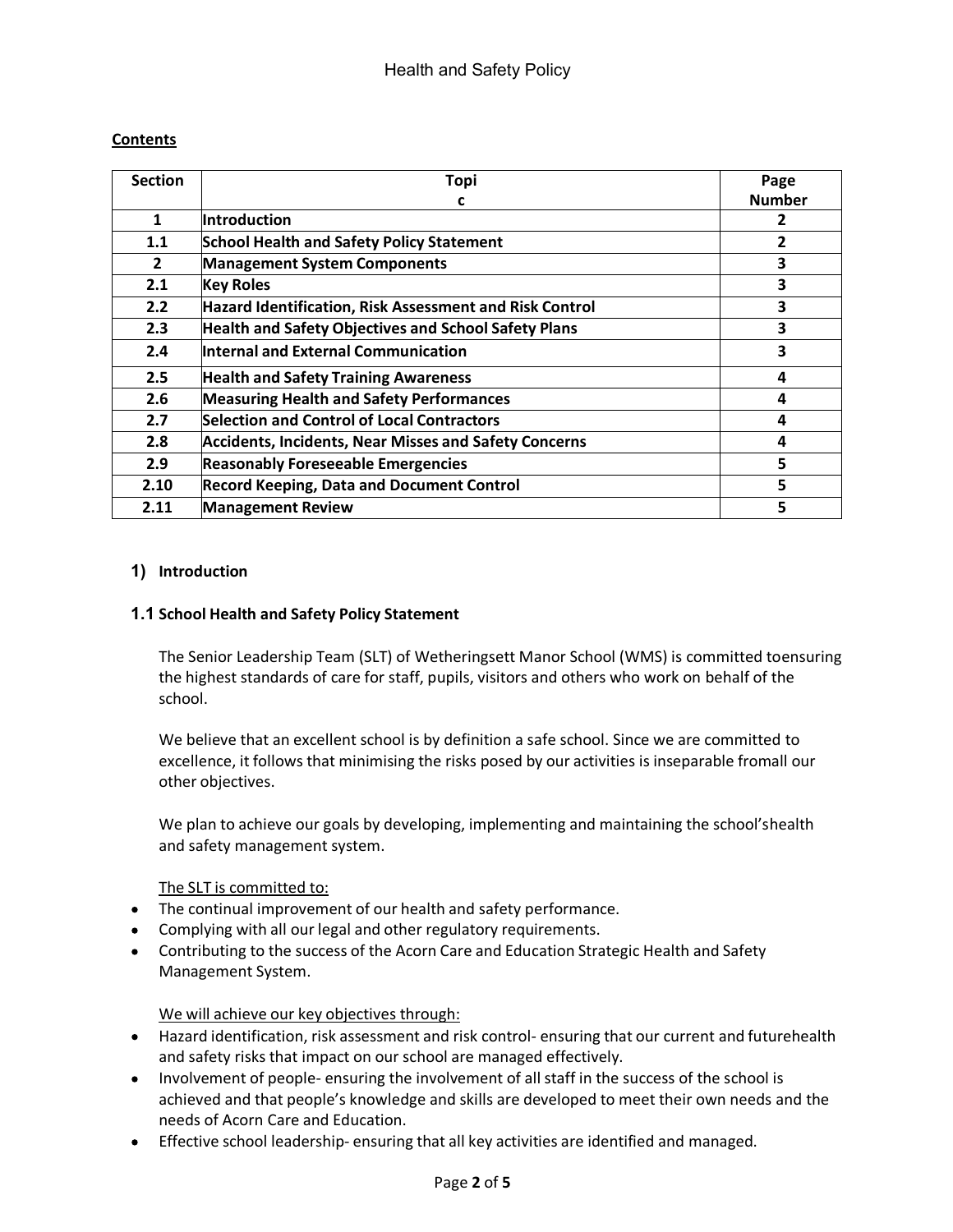# Health and Safety Policy

 $\bullet$ Supplier relationships- ensuring that we manage the selection and performance of all ourservice providers.

This policy is communicated to all persons working on behalf of this school and is subject toregular review. A copy of our Health and Safety Policy is available to interested parties on request.

## **2) Management System Components**

#### **2.1 Key Roles**

- a) Head Teacher
- b) Deputy Head (when appointed)
- c) School Senior Leadership Team (SLT)

#### Site Managers

- d) Main- Andrew Nickson
- e) School Health and Safety Coordinator
- f) Educational Visits Coordinator
- g) Asbestos management duty holders
- h) Members of the School Safety Committee
- i) Person with responsibility for accident and incident reporting

#### **2.2 Identifying, Assessing and Controlling Risk**

We have developed a register of all the significant risks that are posed by our activities. Allissues contained in this register are subject to our risk assessment process.

Findings from our risk assessments are introduced into our methods of working and theseare subject to periodic checks both by the school SLT, and by our employers.

#### **2.3 Health and Safety Objectives and School Safety Plans**

Each year our school's SLT develop health and safety objectives. These objectives enable us to continually improve our health and safety performance and consider a number of issues including results of previous audits, near misses, our employer's plans and feedbackfrom our employees and others.

Our annual health and safety objectives are put into our school health and safety plan. Thisplan is approved by the school SLT and resources are provided so that our objectives can be achieved.

#### **2.4 Internal and External Communication**

The school SLT ensure that relevant health and safety information is communicated to all employees and other interested parties. In addition to this we encourage all employees toreport to us health and safety issues that could affect themselves and others.

The main ways of communicating health and safety issues in this school are through staff meetings, school safety committees, notice boards and through letters to other interested parties.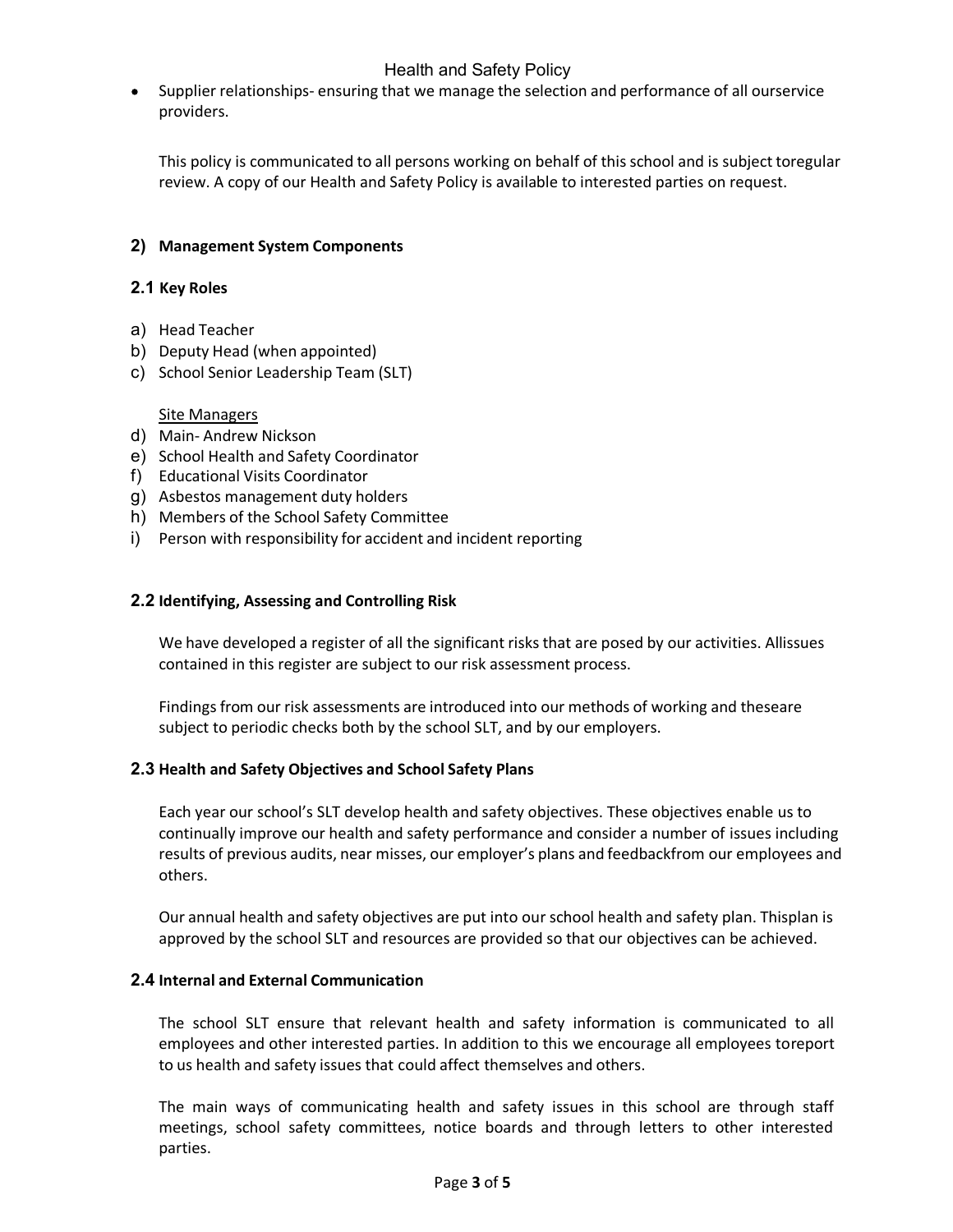#### **2.5 Health and Safety Training and Awareness**

It is the responsibility of the Head Teacher to ensure that adequate resources are made available to ensure all employees are competent to perform the tasks required of them.

To this end, the school SLT have developed a training record and plan that is based aroundthe Acorn Care and Education current approved training matrix. Training needs are addressed accordingly.

Records of all training are maintained.

#### **2.6 Measuring Health and Safety Performance**

We have developed procedures to measure our health and safety performance through a combination of methods.

Our main methods of measurement are:

- Informal, monitoring by all staff for any hazards and concerns.
- Periodic monitoring by key staff using basic checklists.
- Annual self-audit carried out by our SLT.
- Bi-annual school audit by Acorn Care and Education.

Ourschool SLT are responsible for addressing any areas of weakness and ensuringcorrective actions are put in place.

#### **2.7 Management of Sub-Contractors**

We recognise that the selection and use of sub-contractors in ourschool is an importantissue for us. Within this category we also include service providers such as those who provide curricular support.

We will keep a current register of all our sub-contractors who work on our behalf. All oursubcontractors will be subject to periodic review.

This school also recognises the roles of the Acorn Care and Education in providing schoolswith approved subcontractors and service providers.

#### **2.8 Accidents, Incidents, Near Misses and Safety Concerns**

We have procedures for the reporting and investigation of accidents, incidents and otherhealth and safety concerns. The main purpose of this is to prevent any recurrence.

Accidents and incidents are reported to the school SLT. We also encourage all employees,pupils and visitors to report health and safety related concerns so that we can consider them in terms of accident prevention.